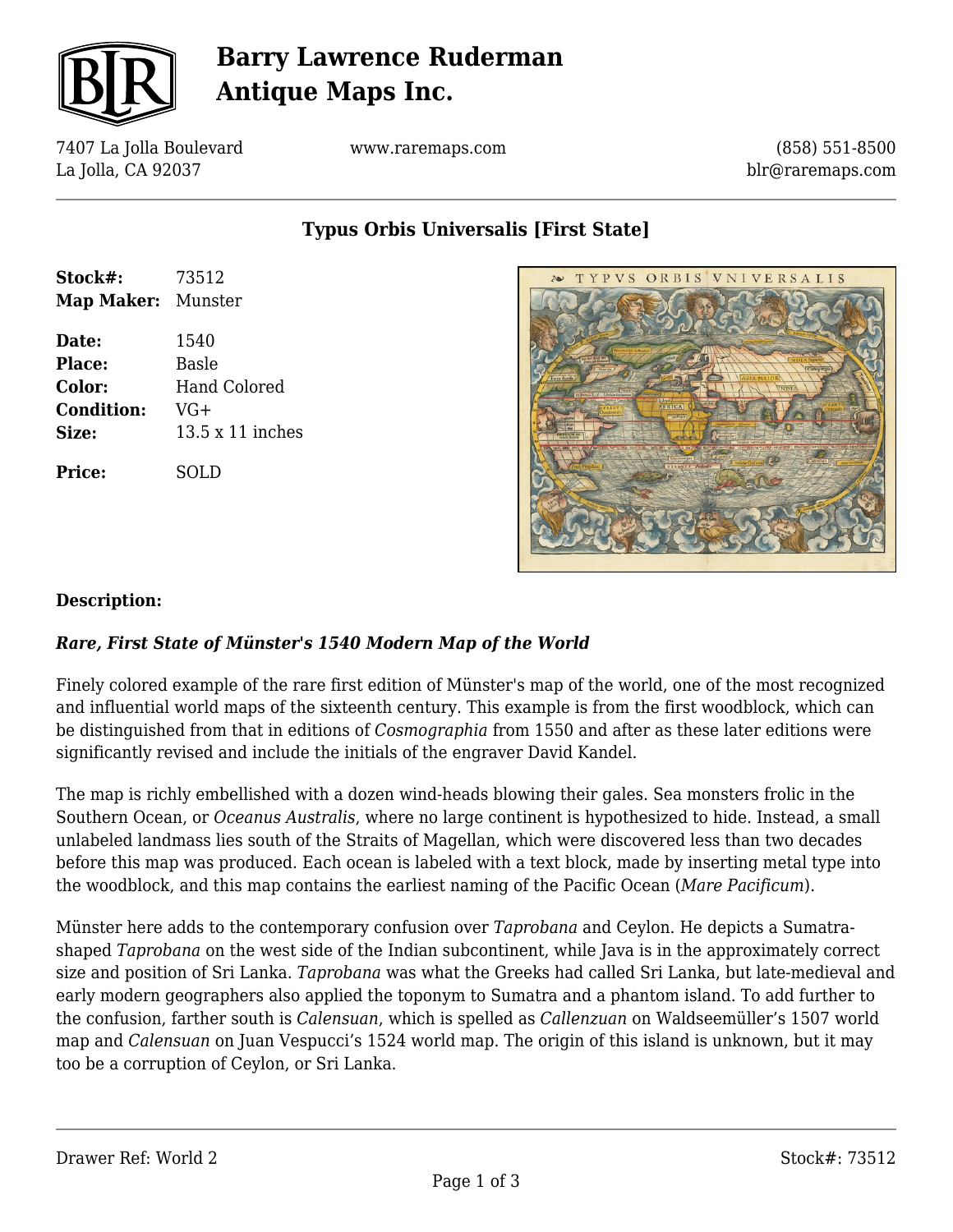

# **Barry Lawrence Ruderman Antique Maps Inc.**

7407 La Jolla Boulevard La Jolla, CA 92037

www.raremaps.com

(858) 551-8500 blr@raremaps.com

# **Typus Orbis Universalis [First State]**

Münster seems to have hedged his bets and combined the various hypotheses while also placing the East Indies farther west than they really are. He also includes Gilolo, today known as Halmahera, the largest island in the Maluku Islands in Indonesia. The triangular island Porne denotes Borneo.

North America is broken up, with the bulk of the continent at the left and the west coast appearing briefly on the right side of the oval projection. Münster is non-committal as to the continuity of North and South America; an unbroken Central America is implied but is not clearly shown thanks to a wind head and the curve of the projection.

Interestingly, all of North America is called *Terra Florida*. The northeast is labeled *Francista*, a reference to the French efforts there. To the northeast is a large island referring to the land of the *Bacalhos*, i.e. bacalao or salt cod, a reference to the Basque fisherman seeking cod in the area. Finally, a note in the northwest explains that here lies a strait to the Moluccas, a hopeful reference to the Northwest Passage.

#### **Münster's world map, the first edition**

This map first appeared in Münster's revised edition of Ptolemy's *Geographia* published in 1540 (with later editions in 1542, 1545, and 1552). Münster wished to improve on the Latin translation of Willibald Pirckheimer with corrections by Servetus from 1535. Rather than work from Latin, Münster translated freshly from a Greek edition. The work contained 27 maps of Ptolemy's world, the ancient, and 21 of Münster's, the modern.

The work is known especially for this world map, as well as for the influential decision to feature a map for each continent, a concept later adopted by most atlas makers. This world map, made from a woodblock, was used in the four editions of Münster's *Geographia* and the pre-1550 editions of his *Cosmographia.* It is significantly rarer than the second edition with David Kandel's initials.

#### **Münster's sources**

Münster's map is a fascinating mixture of information derived from the most up-to-date sources he could access. He maintained a large network of sources, written and printed, and informants who fed him information about the shape of the world. This map reveals several of his sources.

For example, Münster's reference to the French in North America shows familiarity with Giovanni de Verrazano's explorations on behalf of King Francis I of France in 1522 to 1524. On this voyage, Verrazano mistook the Chesapeake for the Indian Ocean and named the land north of Florida *Francesca* to mark a French claim.